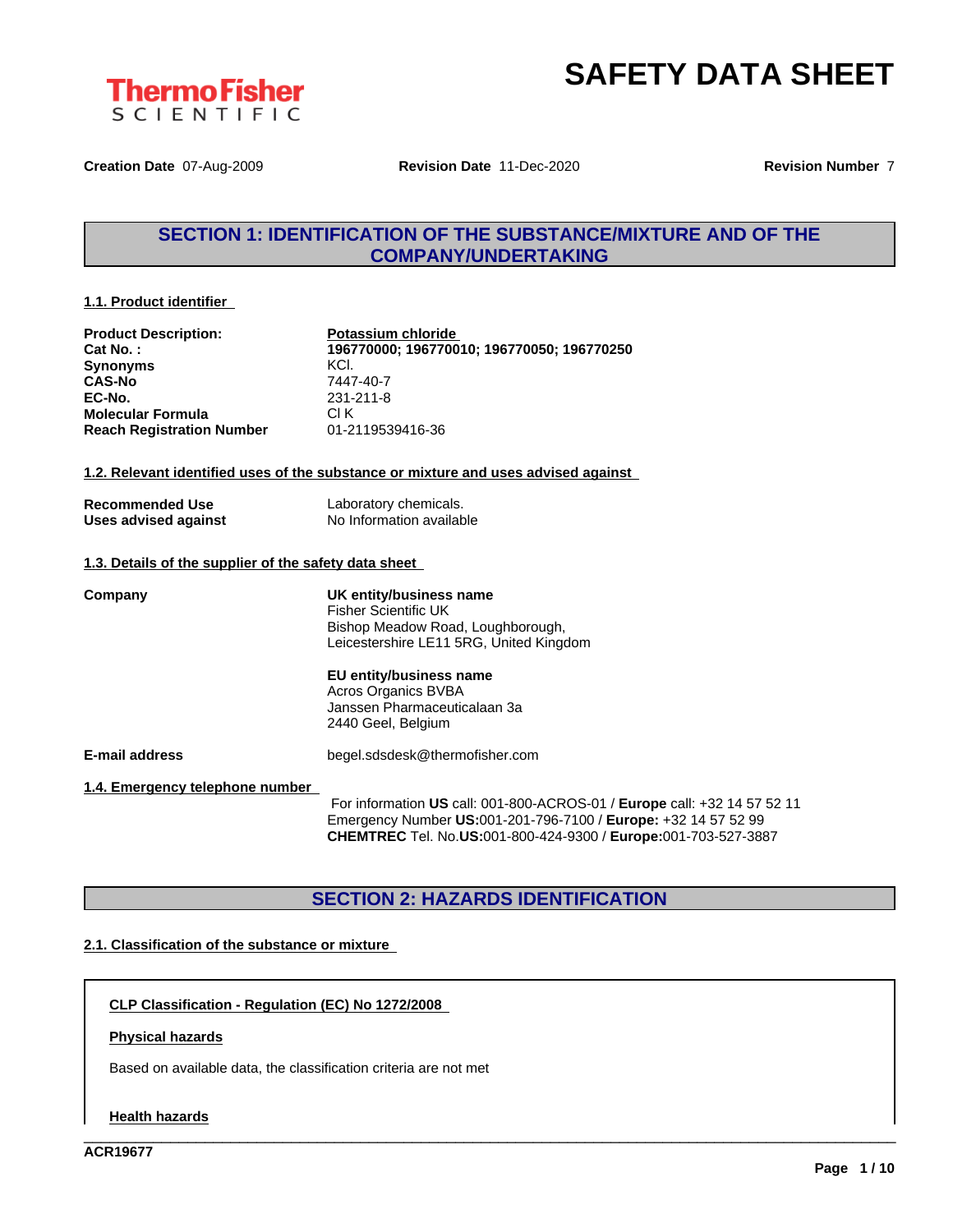Based on available data, the classification criteria are not met

### **Environmental hazards**

Based on available data, the classification criteria are not met

*Full text of Hazard Statements: see section 16*

#### **2.2. Label elements**

#### **Hazard Statements**

#### **Precautionary Statements**

#### **2.3. Other hazards**

In accordance with Annex XIII of the REACH Regulation, inorganic substances do not require assessment

Toxic to terrestrial vertebrates

### **SECTION 3: COMPOSITION/INFORMATION ON INGREDIENTS**

#### **3.1. Substances**

| <b>Component</b>   | <b>CAS-No</b> | EC-No.    | Weight % | CLP Classification - Regulation (EC) No<br>1272/2008 |
|--------------------|---------------|-----------|----------|------------------------------------------------------|
| Potassium chloride | 7447-40-7     | 231-211-8 | >95      |                                                      |

| $6 - 36$<br>umber<br>ч |
|------------------------|
|------------------------|

*Full text of Hazard Statements: see section 16*

### **SECTION 4: FIRST AID MEASURES**

#### **4.1. Description of first aid measures**

| medical attention.                                                                                                                                |
|---------------------------------------------------------------------------------------------------------------------------------------------------|
| Wash off immediately with plenty of water for at least 15 minutes. Get medical attention<br><b>Skin Contact</b><br>immediately if symptoms occur. |
| Do NOT induce vomiting. Get medical attention if symptoms occur.<br>Ingestion                                                                     |
| <b>Inhalation</b><br>Remove to fresh air. Get medical attention immediately if symptoms occur. If not breathing,<br>give artificial respiration.  |
| Self-Protection of the First Aider<br>No special precautions required.                                                                            |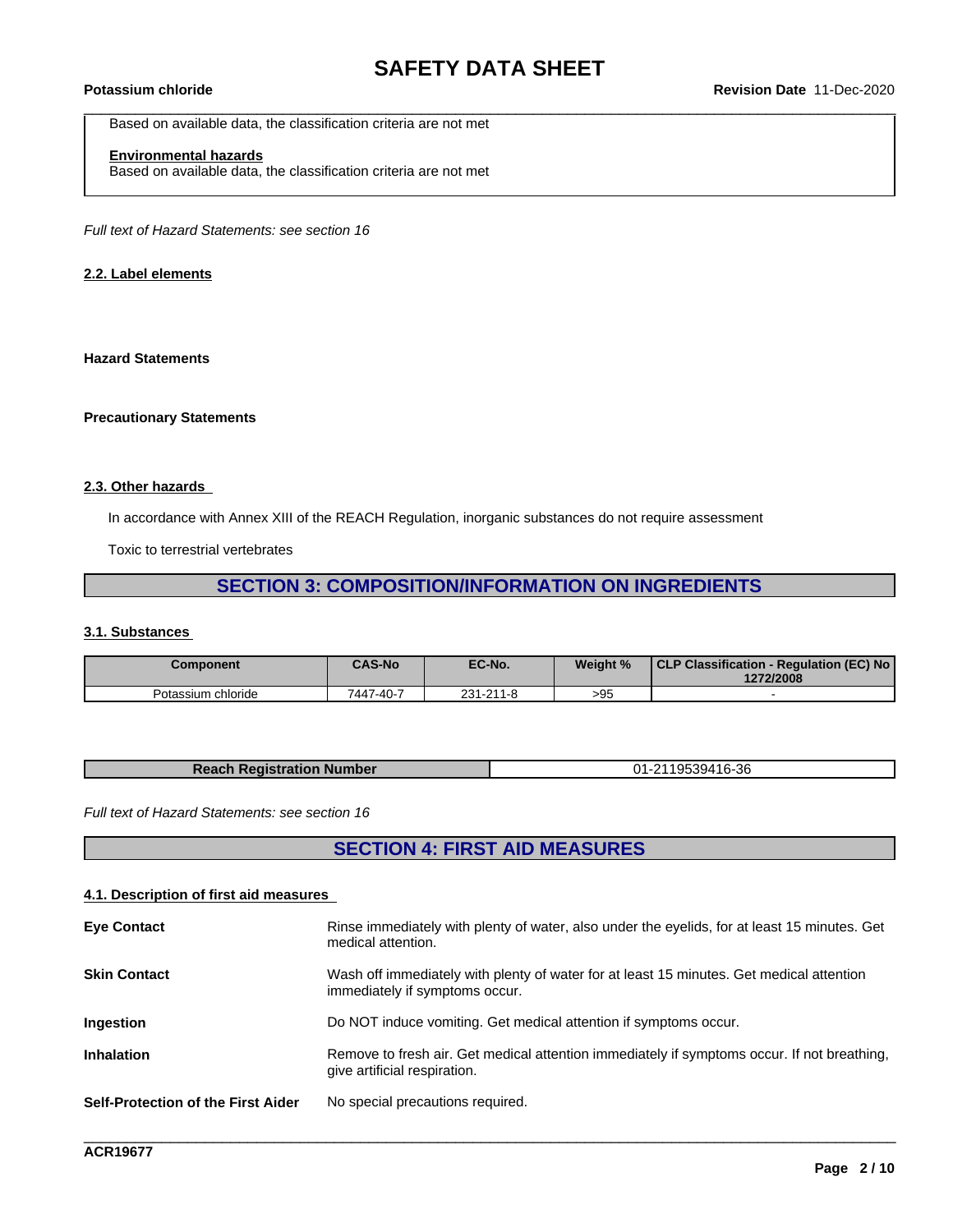#### **4.2. Most important symptoms and effects, both acute and delayed**

No information available.

#### **4.3. Indication of any immediate medical attention and special treatment needed**

**Notes to Physician** Treat symptomatically.

**SECTION 5: FIREFIGHTING MEASURES**

#### **5.1. Extinguishing media**

#### **Suitable Extinguishing Media**

Use extinguishing measures that are appropriate to local circumstances and the surrounding environment. Water spray, carbon dioxide (CO2), dry chemical, alcohol-resistant foam.

### **Extinguishing media which must not be used for safety reasons**

No information available.

#### **5.2. Special hazards arising from the substance or mixture**

Thermal decomposition can lead to release of irritating gases and vapors.

#### **Hazardous Combustion Products**

Potassium oxides, Hydrogen chloride gas.

#### **5.3. Advice for firefighters**

As in any fire, wear self-contained breathing apparatus pressure-demand, MSHA/NIOSH (approved or equivalent) and full protective gear.

### **SECTION 6: ACCIDENTAL RELEASE MEASURES**

#### **6.1. Personal precautions, protective equipment and emergency procedures**

Ensure adequate ventilation. Use personal protective equipment as required. Avoid dust formation.

#### **6.2. Environmental precautions**

Should not be released into the environment. See Section 12 for additional Ecological Information.

#### **6.3. Methods and material for containment and cleaning up**

Sweep up and shovel into suitable containers for disposal. Avoid dust formation.

#### **6.4. Reference to other sections**

Refer to protective measures listed in Sections 8 and 13.

### **SECTION 7: HANDLING AND STORAGE**

#### **7.1. Precautions for safe handling**

Wear personal protective equipment/face protection. Ensure adequate ventilation. Avoid contact with skin, eyes or clothing. Avoid ingestion and inhalation. Avoid dust formation.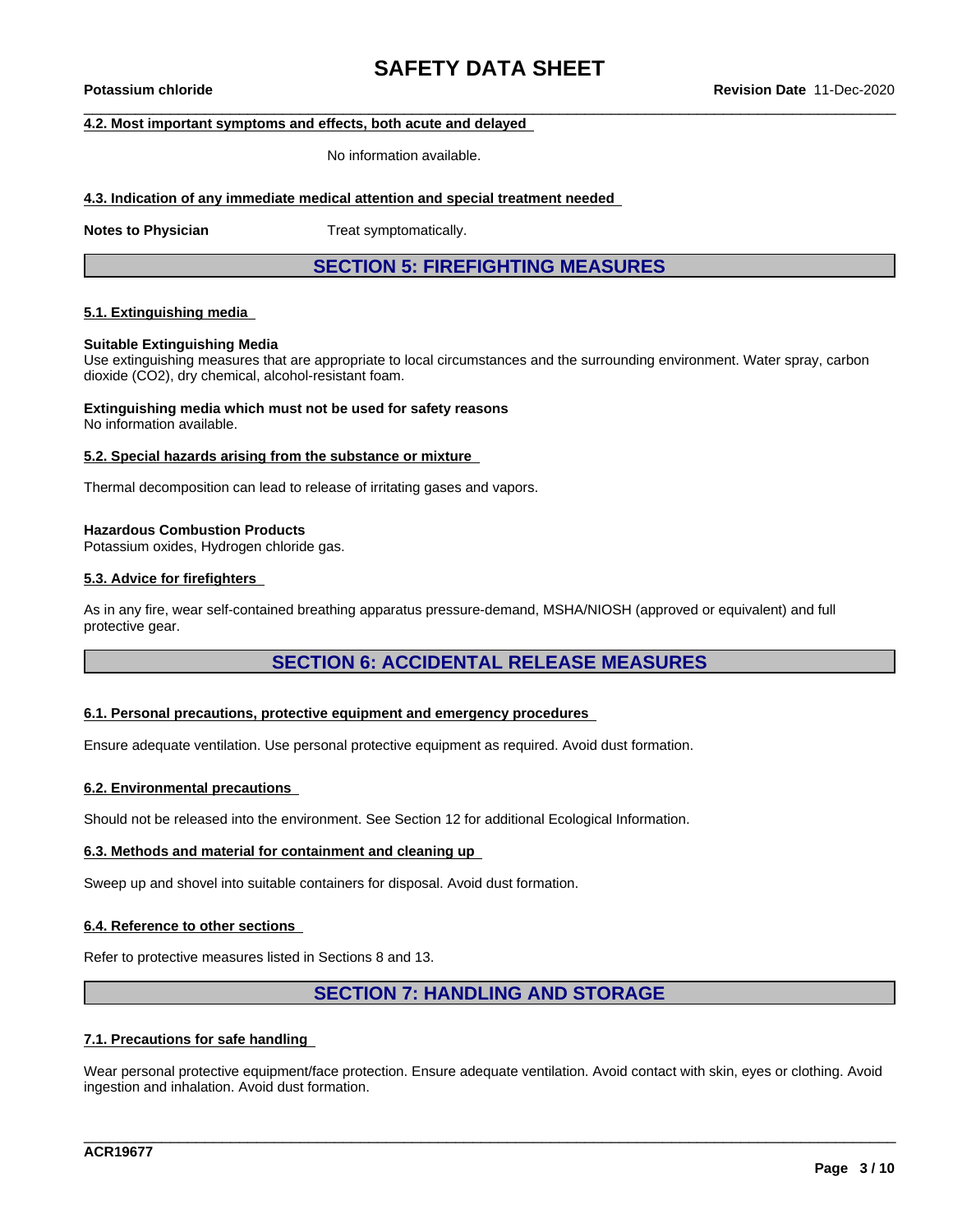#### **Hygiene Measures**

Handle in accordance with good industrial hygiene and safety practice. Keep away from food, drink and animal feeding stuffs. Do not eat, drink or smoke when using this product. Remove and wash contaminated clothing and gloves, including the inside, before re-use. Wash hands before breaks and after work.

#### **7.2. Conditions for safe storage, including any incompatibilities**

Keep containers tightly closed in a dry, cool and well-ventilated place.

#### **Technical Rules for Hazardous Substances (TRGS) 510 Storage Class (LGK) (Germany)** Class 13

#### **7.3. Specific end use(s)**

Use in laboratories

#### **SECTION 8: EXPOSURE CONTROLS/PERSONAL PROTECTION**

#### **8.1. Control parameters**

#### **Exposure limits**

List source(s):

#### **Biological limit values**

This product, as supplied, does not contain any hazardous materials with biological limits established by the region specific regulatory bodies

#### **Monitoring methods**

BS EN 14042:2003 Title Identifier: Workplace atmospheres. Guide for the application and use of procedures for the assessment of exposure to chemical and biological agents.

MDHS14/3 General methods for sampling and gravimetric analysis of respirable and inhalable dust

#### **Derived No Effect Level (DNEL)** Workers

| Route of exposure | Acute effects (local) | <b>Acute effects</b><br>(systemic) | <b>Chronic effects</b><br>(local) | <b>Chronic effects</b><br>(systemic) |
|-------------------|-----------------------|------------------------------------|-----------------------------------|--------------------------------------|
| Oral              |                       |                                    |                                   |                                      |
| Dermal            |                       | 910 mg/kg                          |                                   | $303 \text{ mg/kg}$                  |
| <b>Inhalation</b> |                       | 5320 mg/m <sup>3</sup>             |                                   | $1064 \text{ ma/m}^3$                |

**Predicted No Effect Concentration** No information available. **(PNEC)**

| <b>Fresh water</b>       | $0.1$ mg/L |
|--------------------------|------------|
| <b>Marine water</b>      | $0.1$ mg/L |
| Microorganisms in sewage | 10 $mq/L$  |
| treatment                |            |

#### **8.2. Exposure controls**

#### **Engineering Measures**

None under normal use conditions.

## **Personal protective equipment**

Wear safety glasses with side shields (or goggles) (European standard - EN 166)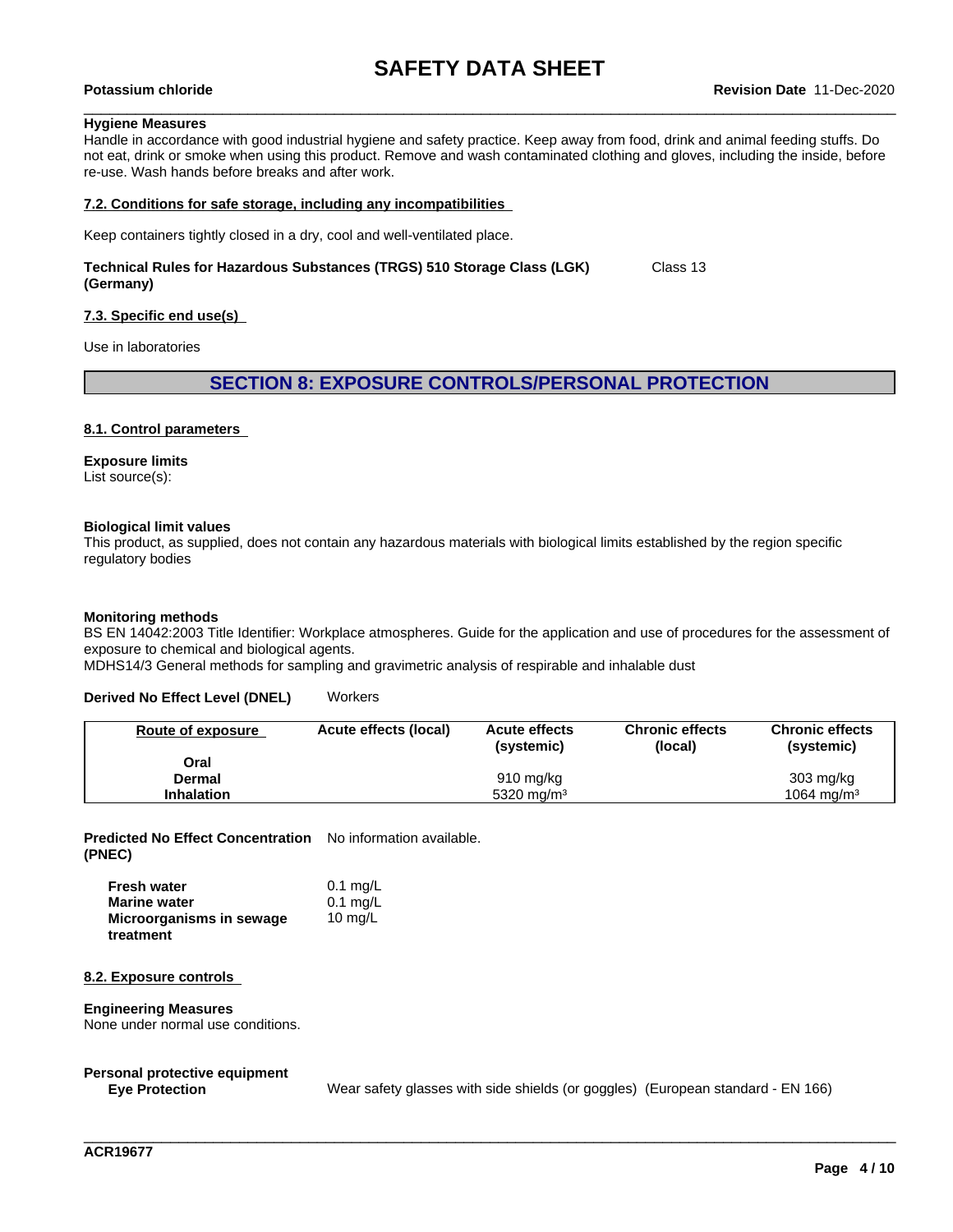# **SAFETY DATA SHEET**<br>Revision Date 11-Dec-2020

| Potassium chloride                                                                                                             |                          |                                            |                                                                          | Revision Date 11-Dec-2020                                                                                                                                                                                                                                                                                                                                                                                |  |
|--------------------------------------------------------------------------------------------------------------------------------|--------------------------|--------------------------------------------|--------------------------------------------------------------------------|----------------------------------------------------------------------------------------------------------------------------------------------------------------------------------------------------------------------------------------------------------------------------------------------------------------------------------------------------------------------------------------------------------|--|
| <b>Hand Protection</b>                                                                                                         |                          | Protective gloves                          |                                                                          |                                                                                                                                                                                                                                                                                                                                                                                                          |  |
| Glove material                                                                                                                 | <b>Breakthrough time</b> | <b>Glove thickness</b>                     | <b>EU</b> standard                                                       | <b>Glove comments</b>                                                                                                                                                                                                                                                                                                                                                                                    |  |
| Natural rubber                                                                                                                 | See manufacturers        |                                            | EN 374                                                                   | (minimum requirement)                                                                                                                                                                                                                                                                                                                                                                                    |  |
| Nitrile rubber                                                                                                                 | recommendations          |                                            |                                                                          |                                                                                                                                                                                                                                                                                                                                                                                                          |  |
| Neoprene<br><b>PVC</b>                                                                                                         |                          |                                            |                                                                          |                                                                                                                                                                                                                                                                                                                                                                                                          |  |
| Skin and body protection                                                                                                       |                          |                                            | Wear appropriate protective gloves and clothing to prevent skin exposure |                                                                                                                                                                                                                                                                                                                                                                                                          |  |
| (Refer to manufacturer/supplier for information)<br>of cuts, abrasion.<br>Remove gloves with care avoiding skin contamination. |                          |                                            |                                                                          | Please observe the instructions regarding permeability and breakthrough time which are provided by the supplier of the gloves.<br>Ensure gloves are suitable for the task: Chemical compatability, Dexterity, Operational conditions, User susceptibility, e.g.<br>sensitisation effects, also take into consideration the specific local conditions under which the product is used, such as the danger |  |
| <b>Respiratory Protection</b>                                                                                                  |                          |                                            | No protective equipment is needed under normal use conditions.           |                                                                                                                                                                                                                                                                                                                                                                                                          |  |
| Large scale/emergency use                                                                                                      |                          | Recommended Filter type: Particle filter 2 | are exceeded or if irritation or other symptoms are experienced          | Use a NIOSH/MSHA or European Standard EN 136 approved respirator if exposure limits                                                                                                                                                                                                                                                                                                                      |  |
| Small scale/Laboratory use                                                                                                     |                          | Maintain adequate ventilation              |                                                                          |                                                                                                                                                                                                                                                                                                                                                                                                          |  |
|                                                                                                                                |                          |                                            |                                                                          |                                                                                                                                                                                                                                                                                                                                                                                                          |  |

**Environmental exposure controls** No information available.

### **SECTION 9: PHYSICAL AND CHEMICAL PROPERTIES**

\_\_\_\_\_\_\_\_\_\_\_\_\_\_\_\_\_\_\_\_\_\_\_\_\_\_\_\_\_\_\_\_\_\_\_\_\_\_\_\_\_\_\_\_\_\_\_\_\_\_\_\_\_\_\_\_\_\_\_\_\_\_\_\_\_\_\_\_\_\_\_\_\_\_\_\_\_\_\_\_\_\_\_\_\_\_\_\_\_\_\_\_\_\_

### **9.1. Information on basic physical and chemical properties**

| <b>Physical State</b>                                                                                                                                                                         | Solid                                                                                                                                                     |                                          |
|-----------------------------------------------------------------------------------------------------------------------------------------------------------------------------------------------|-----------------------------------------------------------------------------------------------------------------------------------------------------------|------------------------------------------|
| Appearance<br>Odor<br><b>Odor Threshold</b><br><b>Melting Point/Range</b><br><b>Softening Point</b><br><b>Boiling Point/Range</b><br><b>Flammability (liquid)</b><br>Flammability (solid,gas) | White<br><b>Odorless</b><br>No data available<br>770 °C / 1418 °F<br>No data available<br>1420 °C / 2588 °F<br>Not applicable<br>No information available | @ 760 mmHg<br>Solid                      |
| <b>Explosion Limits</b>                                                                                                                                                                       | No data available                                                                                                                                         |                                          |
| <b>Flash Point</b><br><b>Autoignition Temperature</b><br><b>Decomposition Temperature</b>                                                                                                     | No information available<br>No data available<br>No data available                                                                                        | <b>Method -</b> No information available |
| рH                                                                                                                                                                                            | 6                                                                                                                                                         | 50g/L (20°C)                             |
| <b>Viscosity</b><br><b>Water Solubility</b><br>Solubility in other solvents                                                                                                                   | Not applicable<br>340 g/l (20°C)<br>No information available                                                                                              | Solid                                    |
| <b>Partition Coefficient (n-octanol/water)</b>                                                                                                                                                |                                                                                                                                                           |                                          |
| <b>Vapor Pressure</b>                                                                                                                                                                         | No data available                                                                                                                                         |                                          |
| Density / Specific Gravity<br><b>Bulk Density</b>                                                                                                                                             | 1.987 $g/cm3$<br>No data available                                                                                                                        |                                          |
| <b>Vapor Density</b>                                                                                                                                                                          | Not applicable                                                                                                                                            | Solid                                    |
| <b>Particle characteristics</b>                                                                                                                                                               | No data available                                                                                                                                         |                                          |

**9.2. Other information**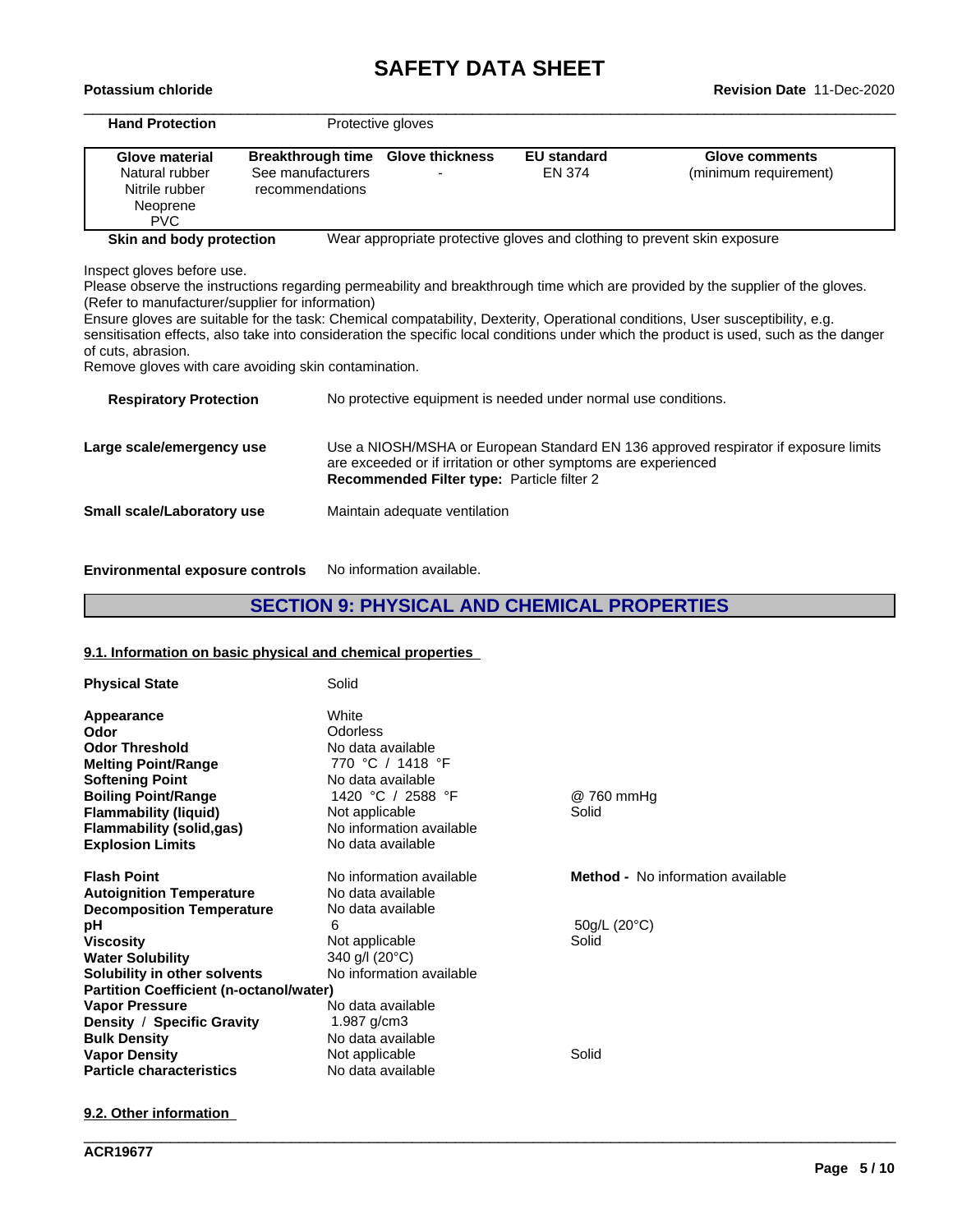**Molecular Formula** Cl K<br> **Molecular Weight** 74.54 **Molecular Weight<br>Evaporation Rate** 

**Not applicable - Solid** 

### **SECTION 10: STABILITY AND REACTIVITY**

| 10.1. Reactivity                                              | None known, based on information available                                                |
|---------------------------------------------------------------|-------------------------------------------------------------------------------------------|
| 10.2. Chemical stability                                      | Hygroscopic.                                                                              |
| 10.3. Possibility of hazardous reactions                      |                                                                                           |
| <b>Hazardous Polymerization</b><br><b>Hazardous Reactions</b> | Hazardous polymerization does not occur.<br>None under normal processing.                 |
| 10.4. Conditions to avoid                                     | Incompatible products. Excess heat. Avoid dust formation. Exposure to moist air or water. |
| 10.5. Incompatible materials                                  | Strong oxidizing agents.                                                                  |

#### **10.6. Hazardous decomposition products**

Potassium oxides. Hydrogen chloride gas.

### **SECTION 11: TOXICOLOGICAL INFORMATION**

#### **11.1. Information on hazard classes as defined in Regulation (EC) No 1272/2008**

#### **Product Information**

| (a) acute toxicity; |                                                                  |
|---------------------|------------------------------------------------------------------|
| Oral                | Based on available data, the classification criteria are not met |
| Dermal              | No data available                                                |
| <b>Inhalation</b>   | No data available                                                |
|                     |                                                                  |

| Component          | LD50 Oral                                | <b>LD50 Dermal</b> | <b>LC50 Inhalation</b> |
|--------------------|------------------------------------------|--------------------|------------------------|
| Potassium chloride | Rat<br>0 = 2600 ma/ka<br>$R - C$<br>∟ບບບ |                    |                        |
|                    |                                          |                    |                        |

| (b) skin corrosion/irritation;                                       | No data available                      |
|----------------------------------------------------------------------|----------------------------------------|
| (c) serious eye damage/irritation;                                   | No data available                      |
| (d) respiratory or skin sensitization;<br><b>Respiratory</b><br>Skin | No data available<br>No data available |
| (e) germ cell mutagenicity;                                          | No data available                      |
| (f) carcinogenicity;                                                 | No data available                      |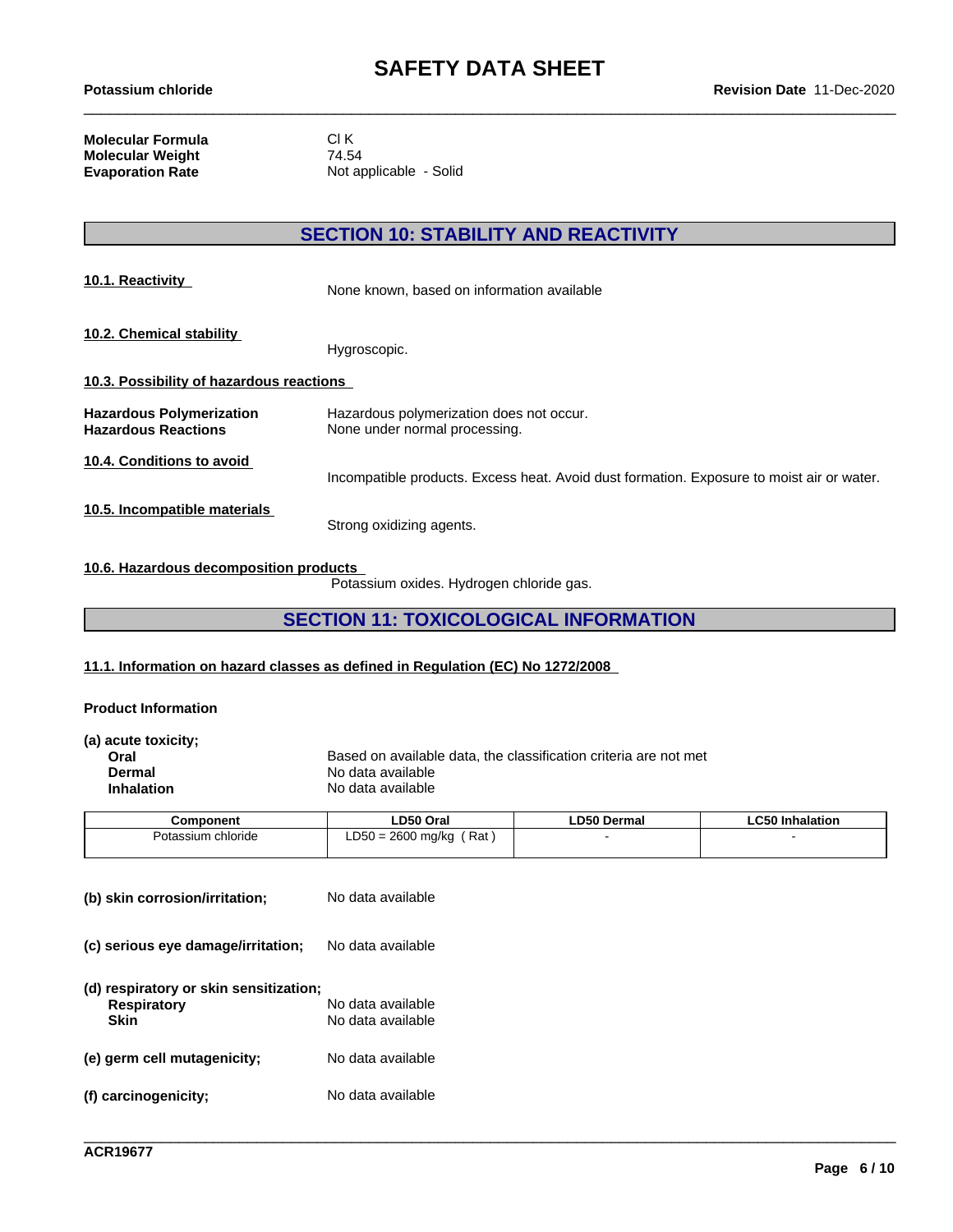There are no known carcinogenic chemicals in this product

| (g) reproductive toxicity;                                                     | No data available         |
|--------------------------------------------------------------------------------|---------------------------|
| (h) STOT-single exposure;                                                      | No data available         |
| (i) STOT-repeated exposure;                                                    | No data available         |
| <b>Target Organs</b>                                                           | No information available. |
| (j) aspiration hazard;                                                         | Not applicable<br>Solid   |
| <b>Symptoms / effects, both acute and No information available.</b><br>delayed |                           |

#### **11.2. Information on other hazards**

**Endocrine Disrupting Properties** Assess endocrine disrupting properties for human health. This product does not contain any known or suspected endocrine disruptors.

### **SECTION 12: ECOLOGICAL INFORMATION**

#### **12.1. Toxicity Ecotoxicity effects** .

| Component          | <b>Freshwater Fish</b>                                                                             | <b>Water Flea</b>  | <b>Freshwater Algae</b> |
|--------------------|----------------------------------------------------------------------------------------------------|--------------------|-------------------------|
| Potassium chloride | Lepomis macrochirus: LC50:<br>1060 mg/L /96h<br>Pimephales promelas: LC50: 750<br>- 1020 ma/L /96h | EC50: 825 mg/L/48h | EC50: 2500 mg/L/72h     |

| 12.2. Persistence and degradability<br><b>Persistence</b><br><b>Degradability</b>  | Soluble in water, Persistence is unlikely, based on information available.<br>Not relevant for inorganic substances.                                          |
|------------------------------------------------------------------------------------|---------------------------------------------------------------------------------------------------------------------------------------------------------------|
| 12.3. Bioaccumulative potential                                                    | Bioaccumulation is unlikely                                                                                                                                   |
| 12.4. Mobility in soil                                                             | The product is water soluble, and may spread in water systems Will likely be mobile in the<br>environment due to its water solubility. Highly mobile in soils |
| 12.5. Results of PBT and vPvB<br>assessment                                        | In accordance with Annex XIII of the REACH Regulation, inorganic substances do not<br>require assessment.                                                     |
| 12.6. Endocrine disrupting<br>properties<br><b>Endocrine Disruptor Information</b> | This product does not contain any known or suspected endocrine disruptors                                                                                     |
| 12.7. Other adverse effects                                                        |                                                                                                                                                               |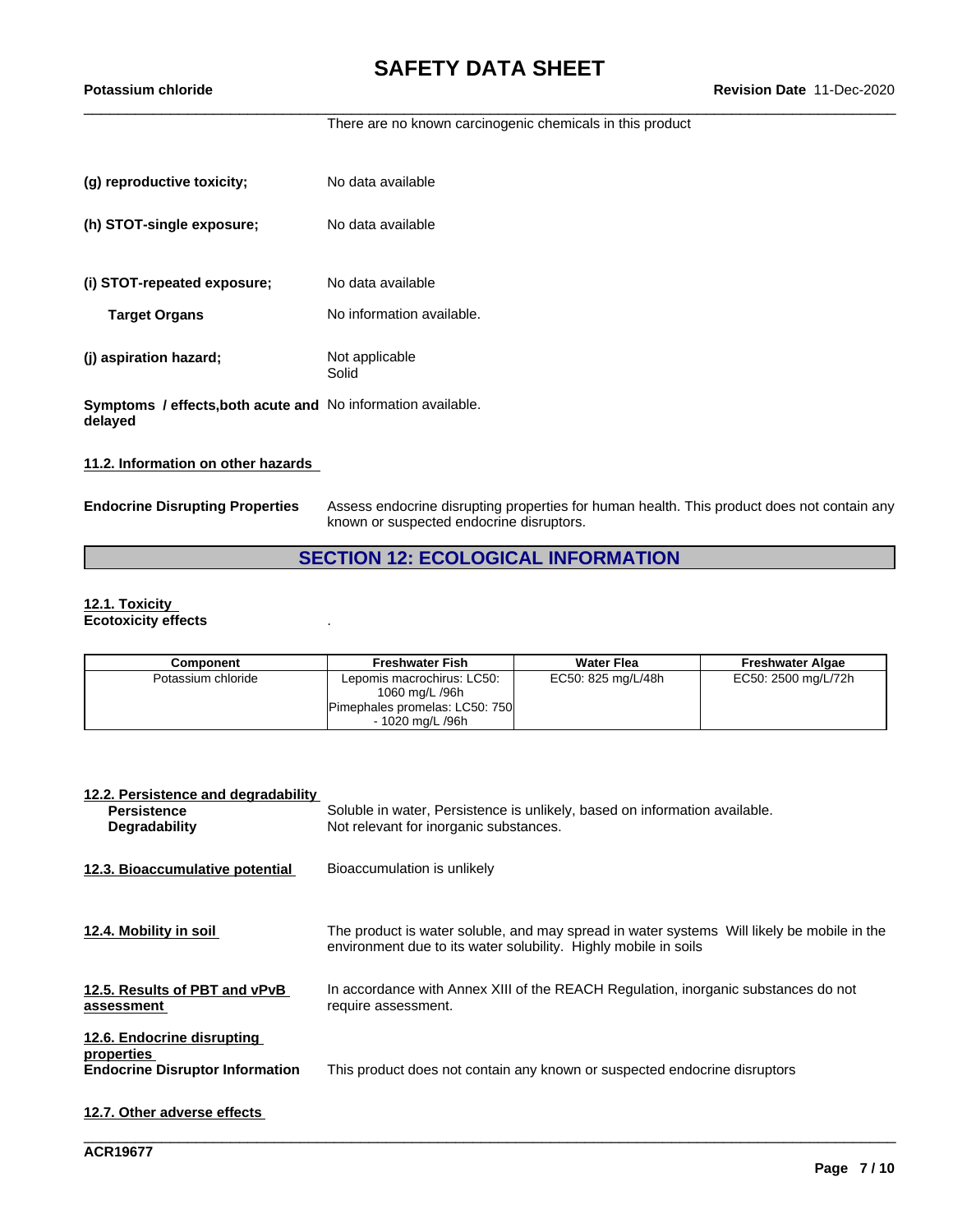### **Persistent Organic Pollutant** This product does not contain any known or suspected substance **Ozone Depletion Potential** This product does not contain any known or suspected substance

### **SECTION 13: DISPOSAL CONSIDERATIONS**

#### **13.1. Waste treatment methods**

| Waste from Residues/Unused<br><b>Products</b> | Chemical waste generators must determine whether a discarded chemical is classified as a<br>hazardous waste. Consult local, regional, and national hazardous waste regulations to<br>ensure complete and accurate classification. |
|-----------------------------------------------|-----------------------------------------------------------------------------------------------------------------------------------------------------------------------------------------------------------------------------------|
| <b>Contaminated Packaging</b>                 | Empty remaining contents. Dispose of in accordance with local regulations. Do not re-use<br>empty containers.                                                                                                                     |
| European Waste Catalogue (EWC)                | According to the European Waste Catalog, Waste Codes are not product specific, but<br>application specific.                                                                                                                       |
| <b>Other Information</b>                      | Waste codes should be assigned by the user based on the application for which the product<br>was used.                                                                                                                            |

#### **SECTION 14: TRANSPORT INFORMATION**

**IMDG/IMO** Not regulated **14.1. UN number 14.2. UN proper shipping name 14.3. Transport hazard class(es) 14.4. Packing group ADR** Not regulated **14.1. UN number 14.2. UN proper shipping name 14.3. Transport hazard class(es) 14.4. Packing group IATA** Not regulated **14.1. UN number 14.2. UN proper shipping name 14.3. Transport hazard class(es) 14.4. Packing group 14.5. Environmental hazards** No hazards identified **14.6. Special precautions for user** No special precautions required Not applicable, packaged goods

**14.7. Maritime transport in bulk according to IMO instruments**

## **SECTION 15: REGULATORY INFORMATION**

#### **15.1. Safety, health and environmental regulations/legislation specific for the substance or mixture**

#### **International Inventories**

X = listed, Europe (EINECS/ELINCS/NLP), U.S.A. (TSCA), Canada (DSL/NDSL), Philippines (PICCS), China (IECSC), Japan (ENCS), Australia (AICS), Korea (ECL).

| KECL<br><b>AICS</b><br>5000<br><b>ENCS</b><br><b>PICCS</b><br><br>wal | ' NDSL | <b>DSL</b> | TCC.<br>יש | <b>NLP</b> | $\cdots$<br>∟INCS. | <b>EINECS</b><br>نس۔ | Component |
|-----------------------------------------------------------------------|--------|------------|------------|------------|--------------------|----------------------|-----------|
|-----------------------------------------------------------------------|--------|------------|------------|------------|--------------------|----------------------|-----------|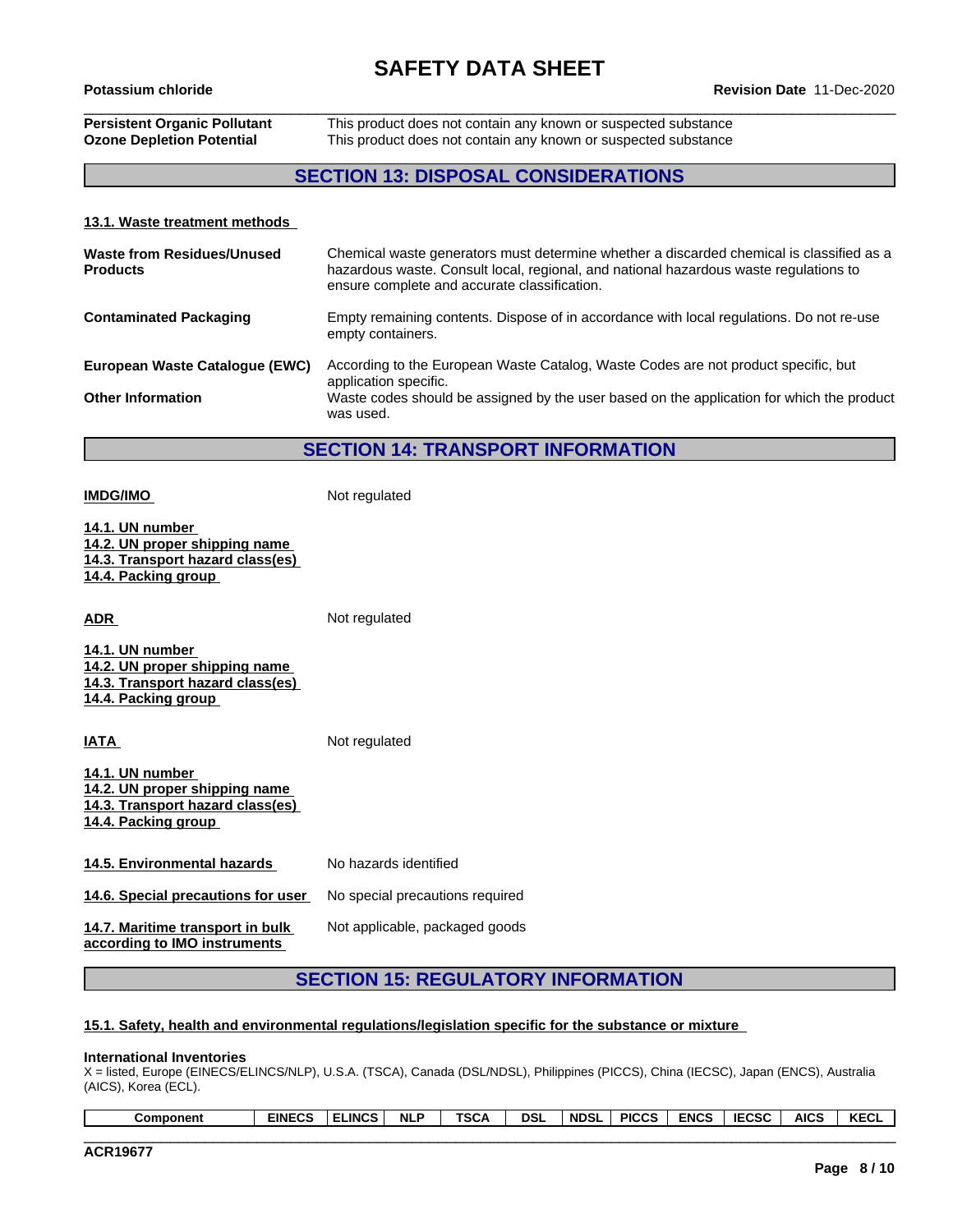| Potassium chloride |           |  |   |  | Revision Date | - 11- L | Dec-2020 |
|--------------------|-----------|--|---|--|---------------|---------|----------|
| Potassium chloride | 231-211-8 |  | ↗ |  | ↗             |         | KE-2908  |

### Regulation (EC) No 649/2012 of the European Parliament and of the Council of 4 July 2012 concerning the export and **import of dangerous chemicals**

Not applicable

#### **National Regulations**

**WGK Classification** See table for values

|                          | ---<br><b>Wate</b><br>$\mathbf{r}$<br><b>rmany</b><br>้ V พ/V พ/<br>⊶uassitic<br>.catio <sup>.</sup> | _uft<br><b>Class</b><br>≟armanv<br>JО |
|--------------------------|------------------------------------------------------------------------------------------------------|---------------------------------------|
| ⊃ota<br>$\sim$<br>сполов | WGK                                                                                                  |                                       |

| `omponent<br>⊸omb     | <b>INRS</b><br>Trance<br>occupation<br>diseases<br>rables                                                                        |
|-----------------------|----------------------------------------------------------------------------------------------------------------------------------|
| chloride<br>Potassiun | RG<br>$\cdot$ $\sim$<br>√ MP∖<br>nelles<br>ab<br>leaux<br>maladies professionne<br>des<br>. .<br>טי.<br>$\overline{\phantom{a}}$ |
| ___<br>__             | ____                                                                                                                             |

**UK** - Take note of Control of Substances Hazardous to Health Regulations (COSHH) 2002 and 2005 Amendment

#### **15.2. Chemical safety assessment**

A Chemical Safety Assessment/Report (CSA/CSR) has not been conducted

#### **SECTION 16: OTHER INFORMATION**

#### **Full text of H-Statements referred to undersections 2 and 3**

#### **Legend**

| <b>CAS</b> - Chemical Abstracts Service                                                                                                                                                                                                                                                                                                                                                                                          | <b>TSCA</b> - United States Toxic Substances Control Act Section 8(b)<br>Inventory                                                                                                                                                                                                                                             |
|----------------------------------------------------------------------------------------------------------------------------------------------------------------------------------------------------------------------------------------------------------------------------------------------------------------------------------------------------------------------------------------------------------------------------------|--------------------------------------------------------------------------------------------------------------------------------------------------------------------------------------------------------------------------------------------------------------------------------------------------------------------------------|
| <b>EINECS/ELINCS</b> - European Inventory of Existing Commercial Chemical DSL/NDSL - Canadian Domestic Substances List/Non-Domestic<br>Substances/EU List of Notified Chemical Substances<br><b>PICCS</b> - Philippines Inventory of Chemicals and Chemical Substances<br><b>IECSC</b> - Chinese Inventory of Existing Chemical Substances<br><b>KECL</b> - Korean Existing and Evaluated Chemical Substances                    | Substances List<br><b>ENCS</b> - Japanese Existing and New Chemical Substances<br><b>AICS</b> - Australian Inventory of Chemical Substances<br>NZIoC - New Zealand Inventory of Chemicals                                                                                                                                      |
| WEL - Workplace Exposure Limit<br><b>ACGIH</b> - American Conference of Governmental Industrial Hygienists<br><b>DNEL</b> - Derived No Effect Level<br><b>RPE</b> - Respiratory Protective Equipment<br><b>LC50</b> - Lethal Concentration 50%<br><b>NOEC</b> - No Observed Effect Concentration<br><b>PBT</b> - Persistent, Bioaccumulative, Toxic                                                                              | <b>TWA</b> - Time Weighted Average<br><b>IARC</b> - International Agency for Research on Cancer<br>Predicted No Effect Concentration (PNEC)<br>LD50 - Lethal Dose 50%<br><b>EC50</b> - Effective Concentration 50%<br><b>POW</b> - Partition coefficient Octanol: Water<br><b>vPvB</b> - very Persistent, very Bioaccumulative |
| <b>ADR</b> - European Agreement Concerning the International Carriage of<br>Dangerous Goods by Road<br><b>IMO/IMDG</b> - International Maritime Organization/International Maritime<br>Dangerous Goods Code<br><b>OECD</b> - Organisation for Economic Co-operation and Development<br><b>BCF</b> - Bioconcentration factor<br>Key literature references and sources for data<br>https://echa.europa.eu/information-on-chemicals | <b>ICAO/IATA</b> - International Civil Aviation Organization/International Air<br><b>Transport Association</b><br><b>MARPOL</b> - International Convention for the Prevention of Pollution from<br>Ships<br><b>ATE</b> - Acute Toxicity Estimate<br>VOC (volatile organic compound)                                            |

Suppliers safety data sheet, Chemadvisor - LOLI, Merck index, RTECS

#### **Training Advice**

Chemical hazard awareness training, incorporating labelling, Safety Data Sheets (SDS), Personal Protective Equipment (PPE) and hygiene.